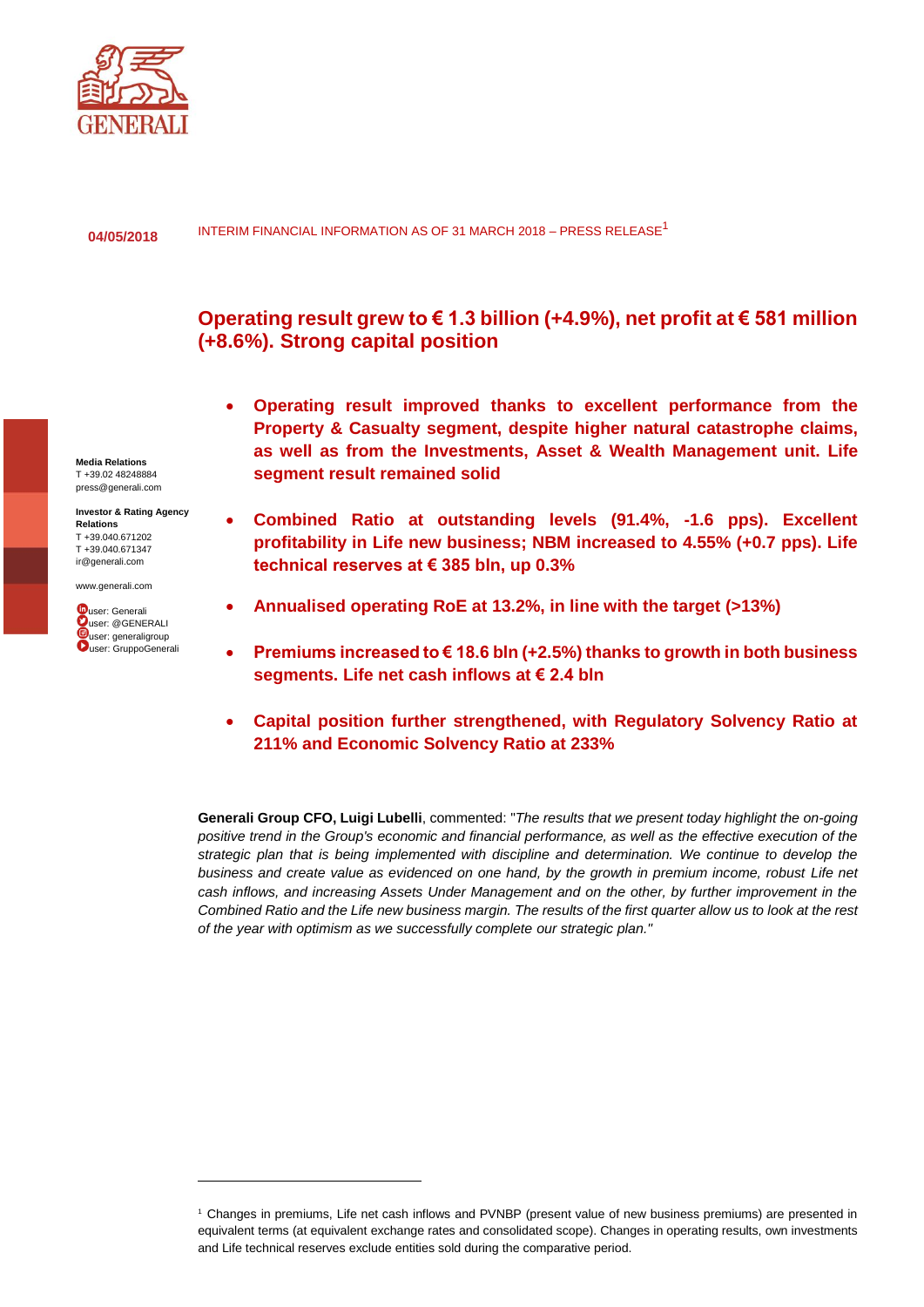

Paris. At a meeting chaired by Gabriele Galateri di Genola, the Board of Directors of Assicurazioni Generali approved the Interim financial statements as at 31 March 2018.

| Group highlights <sup>2</sup>                  |            |            |          |
|------------------------------------------------|------------|------------|----------|
| $(E \text{ million})$                          | 31/03/2018 | 31/03/2017 | Chg      |
| Gross written premiums                         | 18,604     | 18,374     | $+2.5%$  |
| of which Life segment                          | 12,383     | 12,099     | $+3.0%$  |
| of which Property & Casualty segment           | 6,222      | 6,275      | $+1.4%$  |
| <b>Consolidated operating result</b>           | 1,253      | 1,195      | $+4.9%$  |
| of which Life segment                          | 760        | 764        | $-0.5%$  |
| of which Property & Casualty segment           | 528        | 463        | $+14.1%$ |
| of which Holdings and other businesses segment | 24         | 14         | $+67.5%$ |
| of which consolidation adjustments             | $-59$      | $-46$      | $+29.1%$ |
| Group net profit                               | 581        | 535        | $+8.6%$  |
| $(\epsilon$ million)                           | 31/03/2018 | 31/12/2017 | Chg      |
| <b>Total Assets Under Management</b>           | 541,222    | 535,694    | $+1.0%$  |
| - of which third party Assets Under Management | 69,543     | 67,474     | $+3.1%$  |
| Shareholder's equity attributable to the Group | 25,731     | 25,079     | $+2.6%$  |
| Regulatory Solvency Ratio                      | 211%       | 208%       | $+3$ pps |
| Economic Solvency Ratio                        | 233%       | 230%       | $+3$ pps |

## **Premiums and New Business**

▪ The **Group's total premiums** posted growth of 2.5% compared to the previous year, reaching **€ 18,604 million**, as a result of positive trends on equivalent terms in both business segments. With reference to the business lines, **Life** posted an increase of 3%, mainly deriving from growth in unitlinked products (+9.9%) observed in almost all the countries in which the Group operates. Life net cash inflows exceeded  $\epsilon$  2.4 billion; the decrease of 20.7% derived from the strategic approach aimed at increasing the profitability of the Life portfolio, also reflected in the new business value and in the performance of traditional savings products, for which written premiums fell by 4.3%, particularly in Italy, Germany, ACEER<sup>3</sup> and Spain.

The **Property & Casualty** premiums also recorded growth (+1.4% on equivalent terms) deriving from the positive performance of both business lines. The Motor business increased 1.6% due to growth in ACEER (+4.9%) and Americas and Southern Europe (+21.1%). Italy posted a decline (-4.5%), following the contraction in the average premium and the portfolio, as did Germany (-1.4%), mainly due to initiatives focused on further improving profitability, especially in the broker channel. France remained essentially stable. The Non-Motor business also increased (+0.6%), as a result of the increase by 3.1% in ACEER and by 11.3% in Europ Assistance that grew in mature markets due to the increase in travel

 $\overline{a}$ 

<sup>&</sup>lt;sup>2</sup> With reference to the disposals of the Irish and Belgian businesses, pending the issue of the necessary regulatory authorisations, these assets were classified as disposal groups held for sale, in application of IFRS 5. As a result, these investments were not excluded from consolidation but total assets, liabilities and profit after tax were recognised separately in the specific financial statement items. Similarly, the comparative data were restated (2017 data also included Dutch operations whose sale was completed in February 2018).

<sup>&</sup>lt;sup>3</sup> As communicated to the market on 21 February 2018, Austria was integrated into the new regional structure known as Austria, Central and Eastern European Countries & Russia (ACEER), effective 1 January 2018. In addition, the Americas and Southern Europe area was created within the International regional structure, comprising Argentina, Brazil, Chile, Ecuador, USA, Portugal, Greece and Turkey.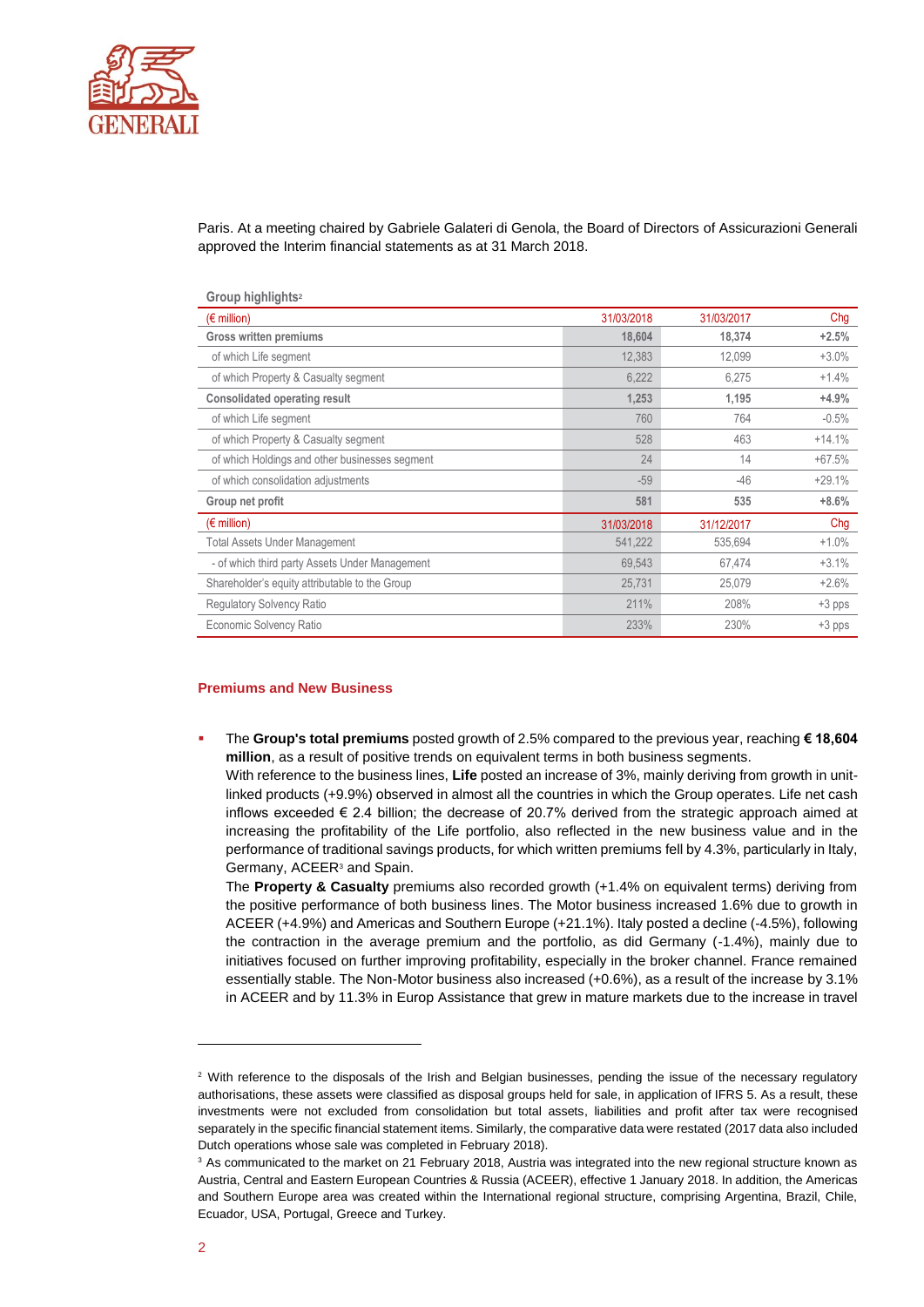

insurance and roadside assistance. Italy decreased 2.3% mainly due to the drop in premiums for the Global Corporate & Commercial businesses while premiums were stable for the remainder of the Italian Non-Motor portfolio.

New business in terms of PVNBP (present value of new business premiums) stood at € 11,165 million (-6.6%), posting a decline in savings products (-13.8%) and protection products (-5.9%), which was heavily influenced by the slowdown in Germany, offset in part by the increase in premiums from unitlinked products (+3.3%).

The new business value (NBV) was  $\epsilon$  508 million ( $\epsilon$  463 million in 1Q17), up 10.3% compared to the first three months of 2017.

The new business margin on PVNBP stood at 4.55% (3.84% in 1Q17) with an increase of 0.70 pps due to the better business mix, reduction of financial guarantees, and improvement of financial assumptions compared to the first three months of 2017.

# **Economic Performance**

▪ The **operating result** amounted to **€ 1,253 million**, posting growth of 4.9%, driven by the Property & Casualty segment, up 14.1% due to performance of the technical result. The Combined Ratio continued at excellent levels (91.4%; -1.6 pps over 1Q17), despite the impact of € 76 million of catastrophe claims for 1.5 pps (1.1 pps in 1Q17) related to storms that mainly affected Germany and France in January. The current year non-catastrophe loss ratio showed considerable improvement across all of the main countries where the Group operates. The contribution from prior years was stable.

The operating result of the Life segment was essentially stable, reflecting, on one hand, the improvement in the technical result net of insurance and other operating expenses and, on the other, the contraction in the financial margin following lower current returns and realized gains.

Lastly, the operating result of the Holding and other businesses segment was positive, due in particular to the favourable development of Investments, Asset & Wealth Management activities. Holding operating expenses were stable.

- **Group net profit** stood at  $\epsilon$  581 million, up 8.6%. In addition to the improvement in the operating resultas mentioned above, it mainly reflects<sup>4</sup>:
	- the improvement in the non-operating investment result, in particular due to further lower impairments;
	- the higher impact of taxes. The tax rate rose from 29.5% to 33.1%, reflecting, among other effects, the impact of the changed composition of the investment result compared to the first quarter of last year;
	- the result of discontinued operations of  $\epsilon$  14 million.
- **The P&L return on investments** was 0.7%<sup>5</sup> (0.8% at 1Q17), slightly down due to lower realized gains and a marginal drop in current profitability compared to the prior period.

## **Balance Sheet and Capital Position**

- The Group shareholders' equity stood at € 25,731 million ( $€$  25,079 million as at 31 December 2017), up 2.6% due to the result for the period attributable to the Group and the increase in the reserve for unrealised gains and losses on available for sale financial assets.
- **Third party Assets Under Management** posted an increase of 3.1%, mainly due to performance in China and Banca Generali.

 $\overline{a}$ 

<sup>4</sup> The following figures are shown net of the effect of taxes and minority interests.

<sup>&</sup>lt;sup>5</sup> The return is not annualized.